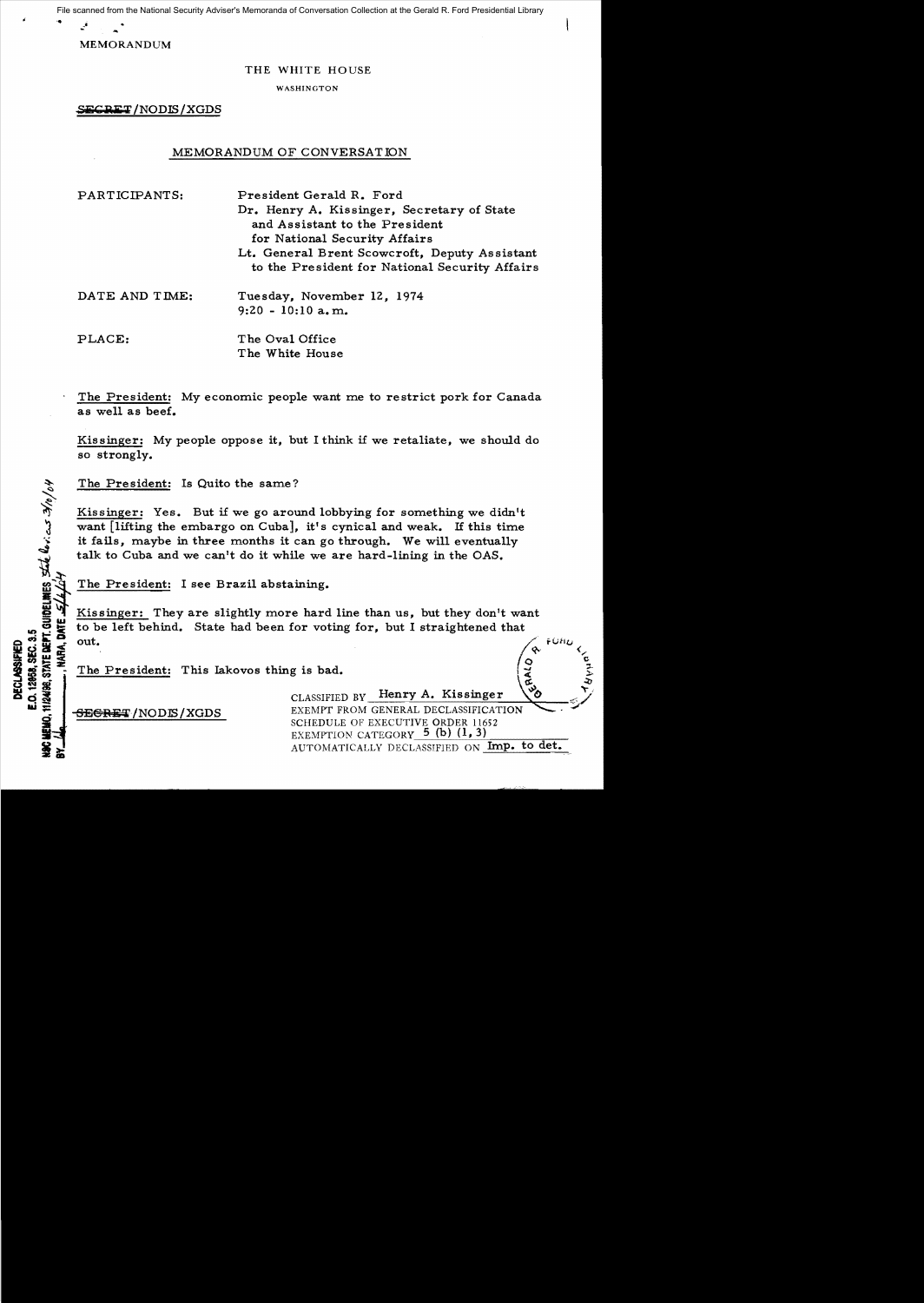#### ${{\bf SECREF}/NODIS}/XGDS$  2

Kissinger: It's the Greek left. I think before you leave we should get that Turkish resolution fixed.

The President: This session will be a farce. There will be only two working weeks really, at the end of December. I told Carl [Albert] we had to have the authorization. I said: Why don't you call Rosenthal to get the Turkish amendment chopped? Carl was not optimistic.

...<br>Kissinger: We have anti-American riots in Ankara. We are seeing our position weakening everywhere. This lakovos thing hurts Caramanlis badly; it hurts us marginally but that doesn't matter. We practically have an agreement with the Greeks for a settlement, but this will hurt our chances.

The President: The joker is this guy in Washington who I think gave it ' to Demetracopoulos.

Kissinger: Aid to Ethiopia. The new strong man has asked for more arms. I told him we could give only  $$8$  million, because of  $$40$  million African re striction.

You know, Sadat once asked me why we weren't aiding Ethiopia. He said they're creating a Soviet satellite there if we don't give them arms. I told him there was a \$40 million Congressional ceiling on arms aid to all of Africa. He couldn't believe it.

You are now paying for the days of Johnson and Nixon. Everywhere we are turning up a bit short.

I saw Huang Chen yesterday. I told him about the Soviet offer of an alliance with us. I didn't ask about their initiative to the Soviets. He was friendly and congratulated us on India moving away from the Soviet Union.

We announce relations with Algeria today.

Korea. It's the opposite of Japan, where no one can make a conclusive decision. I think you will have a successful visit in Japan.

 $\cdot$  '. I had dinner with Time Magazine and gave them hell. I said, "Who is with the President? Truman had the establishment with him. 'We haven't had a normal Presidency since Ike."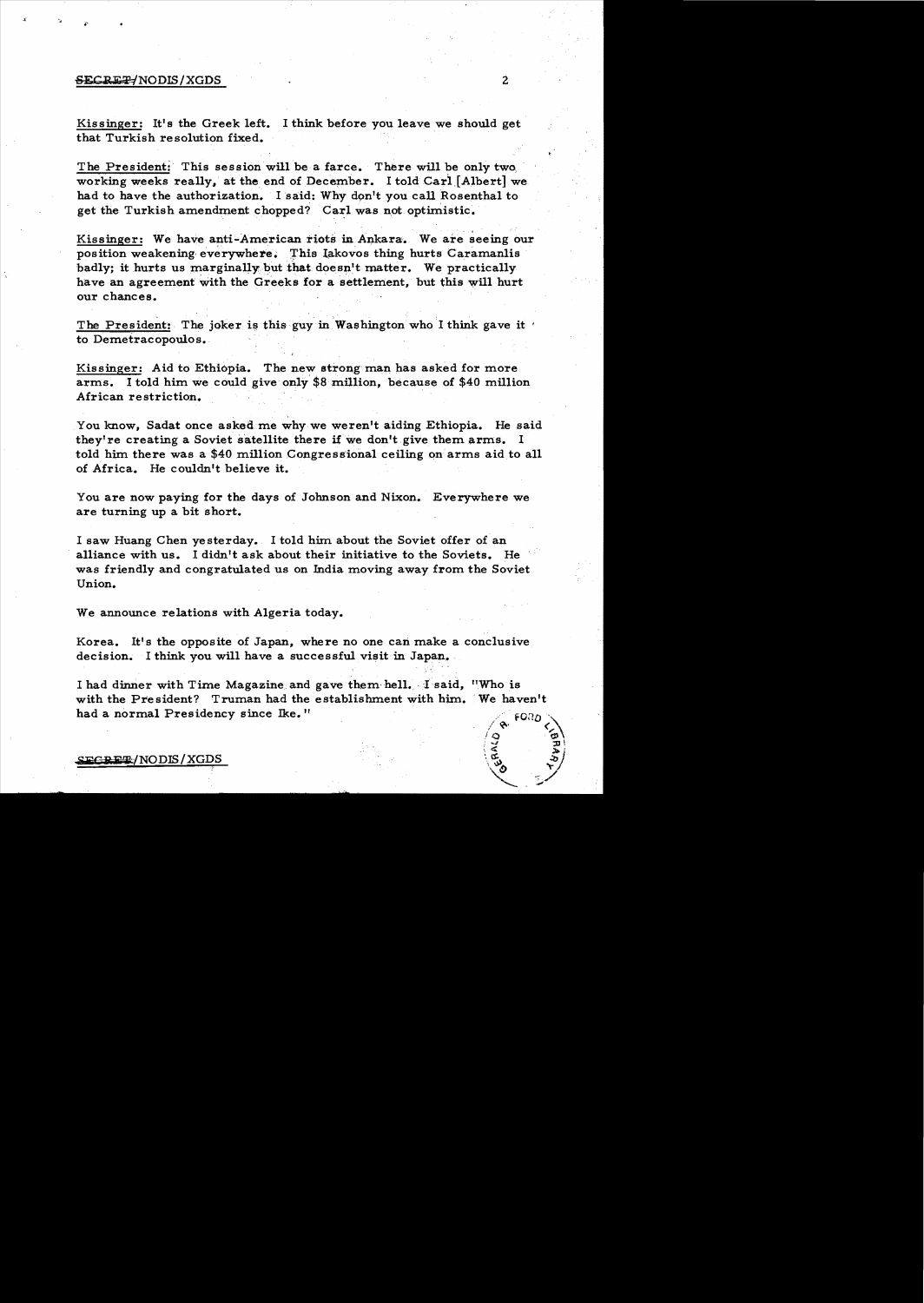#### $\overline{\text{SEGRE}}$  /NODIS/XGDS 3

The President: What was the reaction? We need leadership from the media.

Kissinger: Very positive.

The President: Congress will respond if they get pressure from the other side.

Kissinger: I think if you follow the line you said on Sunday and do what is right, you will make it. They are scared. Everything is unraveling.

The President: I will do it.

Kissinger: lam no magician. We spent three years building the successes of 1972.

The President: I told U.S. News that I will run in 1976.

Kissinger: That is essential.

After you win a few and become a little dangerous, I think you can recoup it.

The President: What do you think of this? It's Don's suggestion. When I get back, go to the press room and say "I have a program before you, I will strengthen it in the State of the Union, but why don't you come up with your own State of the Union? "

Kissinger: They can't. I wouldn't do that. I would go on the offensive, though. Say that Congress hasn't passed it.

The President: It is a question of whether we ask them to pass ours or challenge them to come up with their own. Let's think about it.

Kissinger: Korea. I would have a small meeting with Park and give him the sense that you are behind him. Overthrowing him could lead to incalculable ,consequences. You could quietly tell him he could make it look a little better.

We will agree to abolishing the UN Command and have South Korea sign the Armistice. Panmunjom would be conducted between North and South

<del>SECRE</del>T / NODIS / XGDS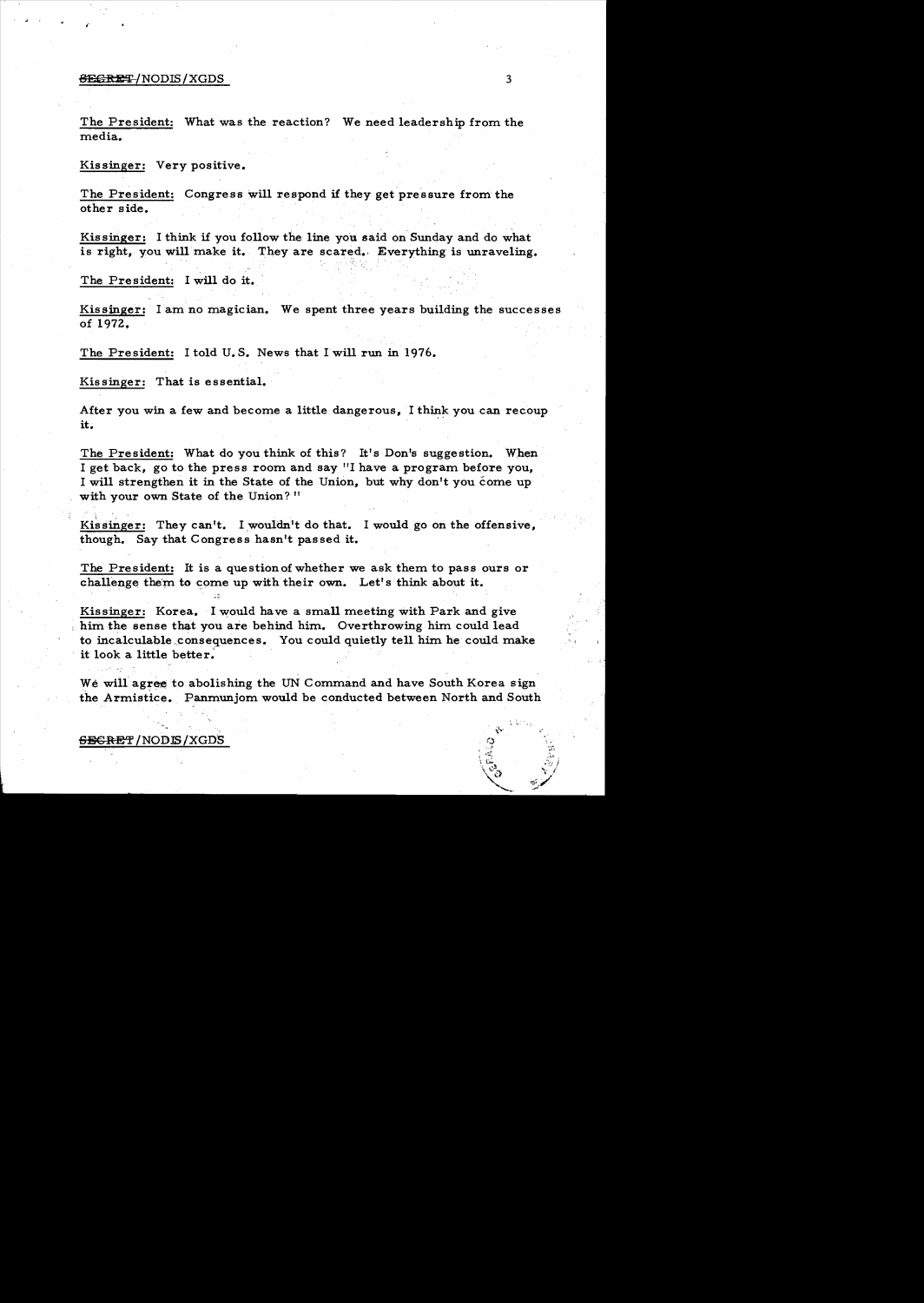### $S_{\rm EGRBF}$  /NODIS / XGDS  $4$

Korea with the U. S. and China as observers. I think we have the votes to defeat the North Korean resolution. You should ask Park if we can talk to North Korea. They are coming at us all over the world. He will be leery if Soviet Union and Chinese won't talk to him. It is not a big issue because we have little to gain.

When we withdrew our forces in  $1971$ , we promised him \$1.5 billion which we have never fulfilled. There is not much we can do about it.

What he needs most is a feeling of support. Tell him frankly we have let him down militarily but we will do our best.

He should be careful in his confrontations wlth North Korea., He is a bit cocky.

We don't want anything from them, and they basically don't want any-We don't want anything from them, and they basically don't want<br>thing from us except support.

On SALT, we are having a helluva time reaching  $2,400$ . If we had to do more, we would have to have a lot of new programs.

Kreisky. He is an impressive guy. We have no bilateral busine'ss so we can talk about world business.

# <del>RET</del> /NODIS / XGDS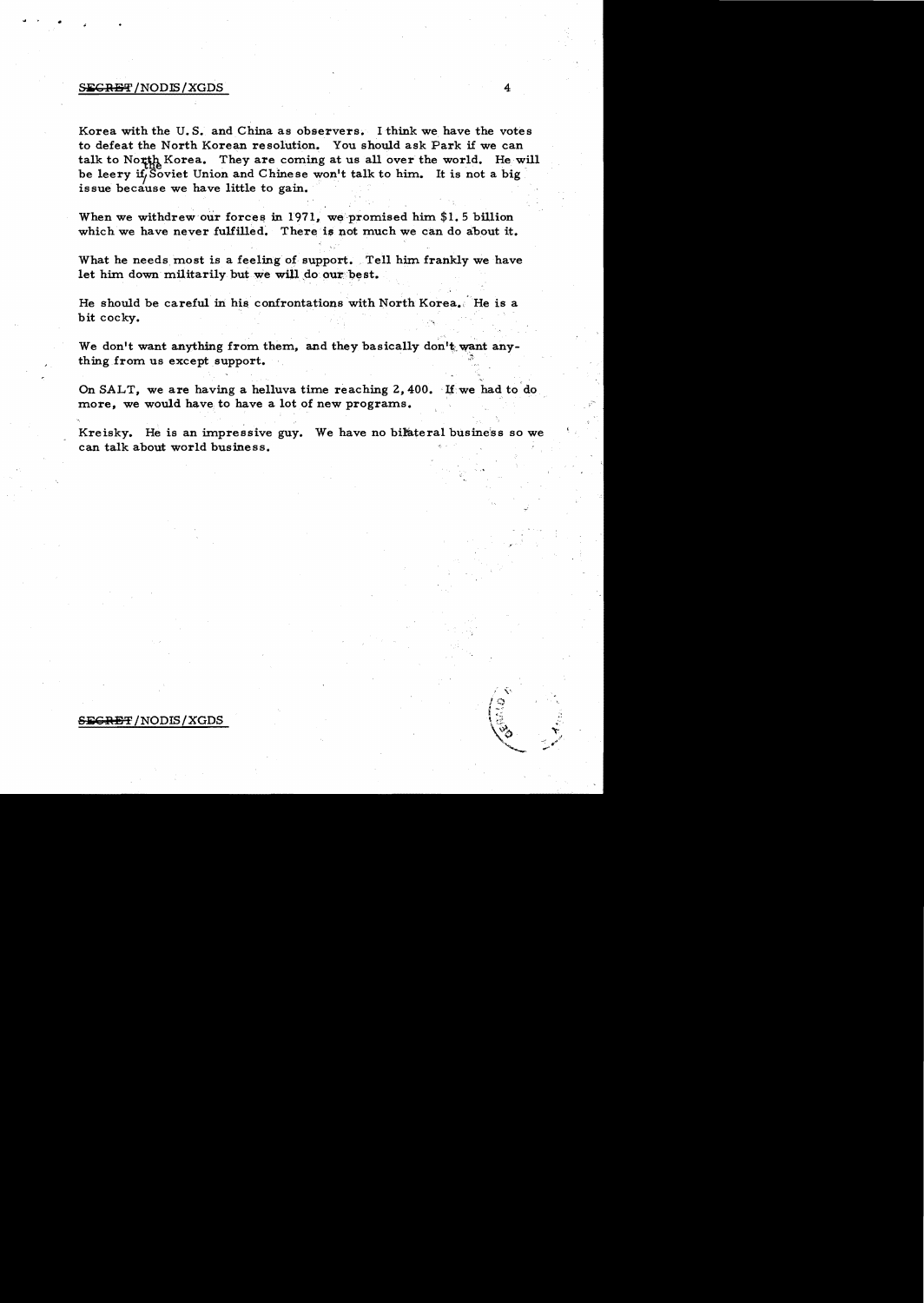$* \mathbb{C}$   $\mathbb{R}$  - when suppose  $/$  P/K 12 Nov 74 Jun. AM 01:00 PM P  $ln q = cos$ , papils wont me to notwit portes for lumitar as ad les buf Un people of ppl, but I trick if un utaliste De amit en 1100 de ce 700 L'Yes But it was so avait lettry for southing We will wontedly TWE To Cola + and count do it which count to be being to State had train whin for, but & I than which we cont. P This Tarbon trin is tod. (2004 chouvin) I think hope you have we should get that turk restaution fègel. P This planion will be a famil. There will be orily be 2 working with white, at me of Die. I toll God us had to how carding the with Ont you call Roomstrad to get the Timek smend E vie hour onté-US nots in Tuboy. We suing The Forms thing hunts Karamontistally We producedly time on a prement w/c Greeks on a teamofor settlement, but this will hast own chance. The Rivale is this gary in Work who Sthink par AS MAL

**DECLASSIFIED** E.O. 12958, SEC. 3.5 NSC MEMO, 11/24/98, STATE DEPT. GUIDELINES  $BY \rightarrow \mathcal{U}$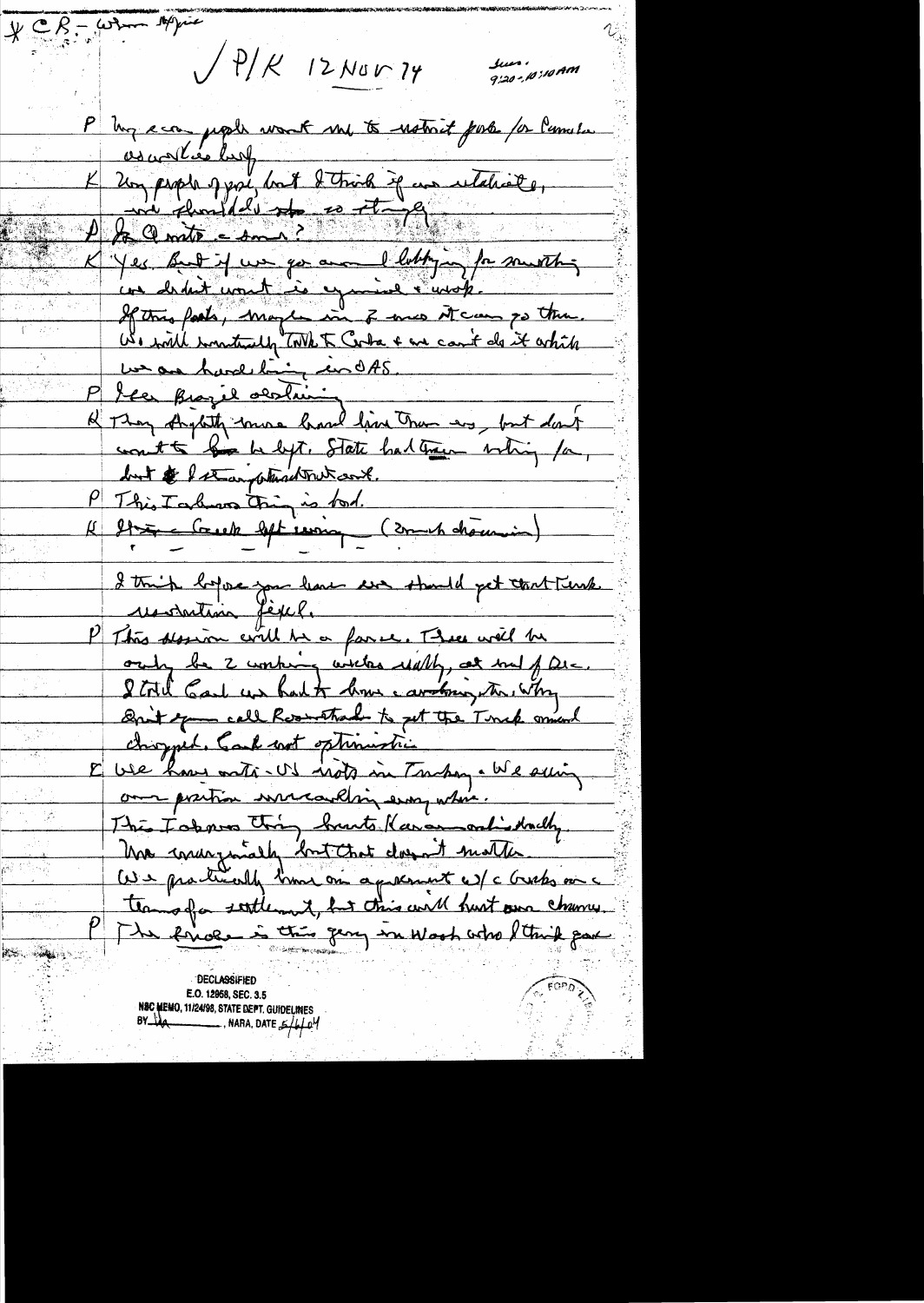And the there our answer and. To Ethingia. et to Dematricarpoon K Cod & Ect, The stay mon oshal for more anno, Ital him an could give only ravid. 1ercarse fr co mil Jucan restricte (Sta, y comment w/ Salut re Ectigen) Journal mour papier /ac day of Journal mission.<br>Demyndere un automin -partie that. ables en france de Didrit auch objet Alia instalation X Sero. He use friendly + Current me en Enchant reserve to the common point of the service to the common of the common common to the common the common the common of the common of the common common common common common comm han successful mil in Jepous Star I broul clumare as Time & some time hill. I said voto is culc Piso. Temme hade letat w/fin, We haven't had a mound Pro in the. P What was united ? Os sur habertings from media R Umg positive P Ing could respond if they get presence power atters  $\pi$ rde. 1 2 th 1 200 permet chief you swit on Sending<br>- as what right, you will more it - tog me scared.<br>- Enough it - soundanting.<br>1 2 well de it - soundanting.<br>Routhing & sociosors of 1977.<br>P 2 file US how that 2 with some in 76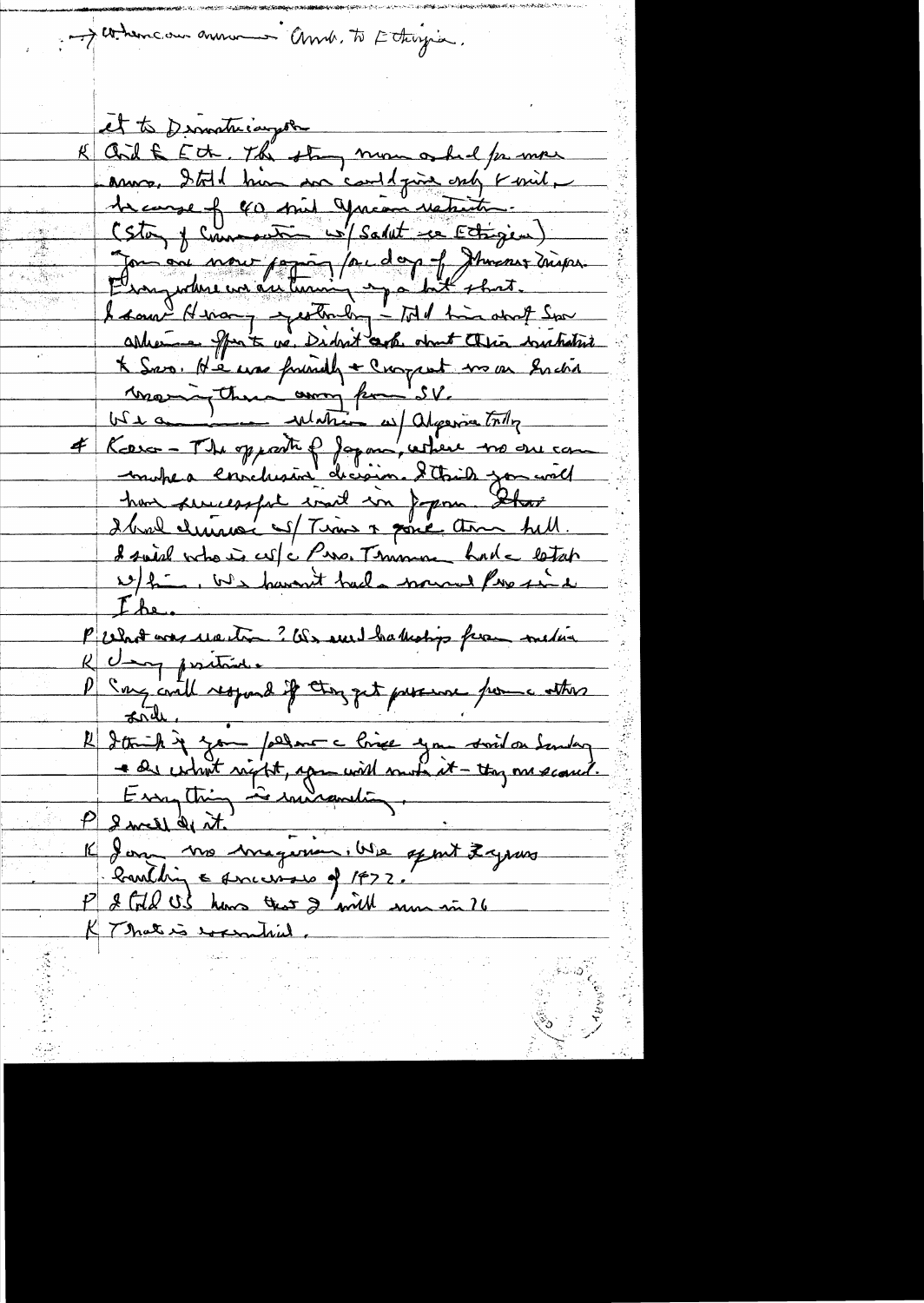Optim pour iron a feur + become a hitte dongerous, Schich jou eau recons it.<br>P What you thing this? Von surgestir. Where l zat Park, get pur come sur d'han a par byar<br>Jan 12 mill stre the it in Soc, but why on 'c offererin - 1 - Say haan't proceed P Question of whather us ack those to pravamo or # challenge than & lave my of this am hattrick Intit. K Kose - Lume at has small meeting explain x gin him word you here this Orathaning bring emild hadt incolentity consequence for end pritty till him he und als with ceper to abothering UN Coult have conforted but MISKORR H/VS+PRC as stames tothing and have a contest depart a 14 docum vertition you should ask Pole of waccom Talk & N Korn. They coming at me call once would. He will be lurin je svik se won't tout to him. Not big Good of w/ drew force in ? I we promind ! This white was have news fulfill. With much mecan be about it what he much most to a fating of surgeont. montarity bot in will be am heat